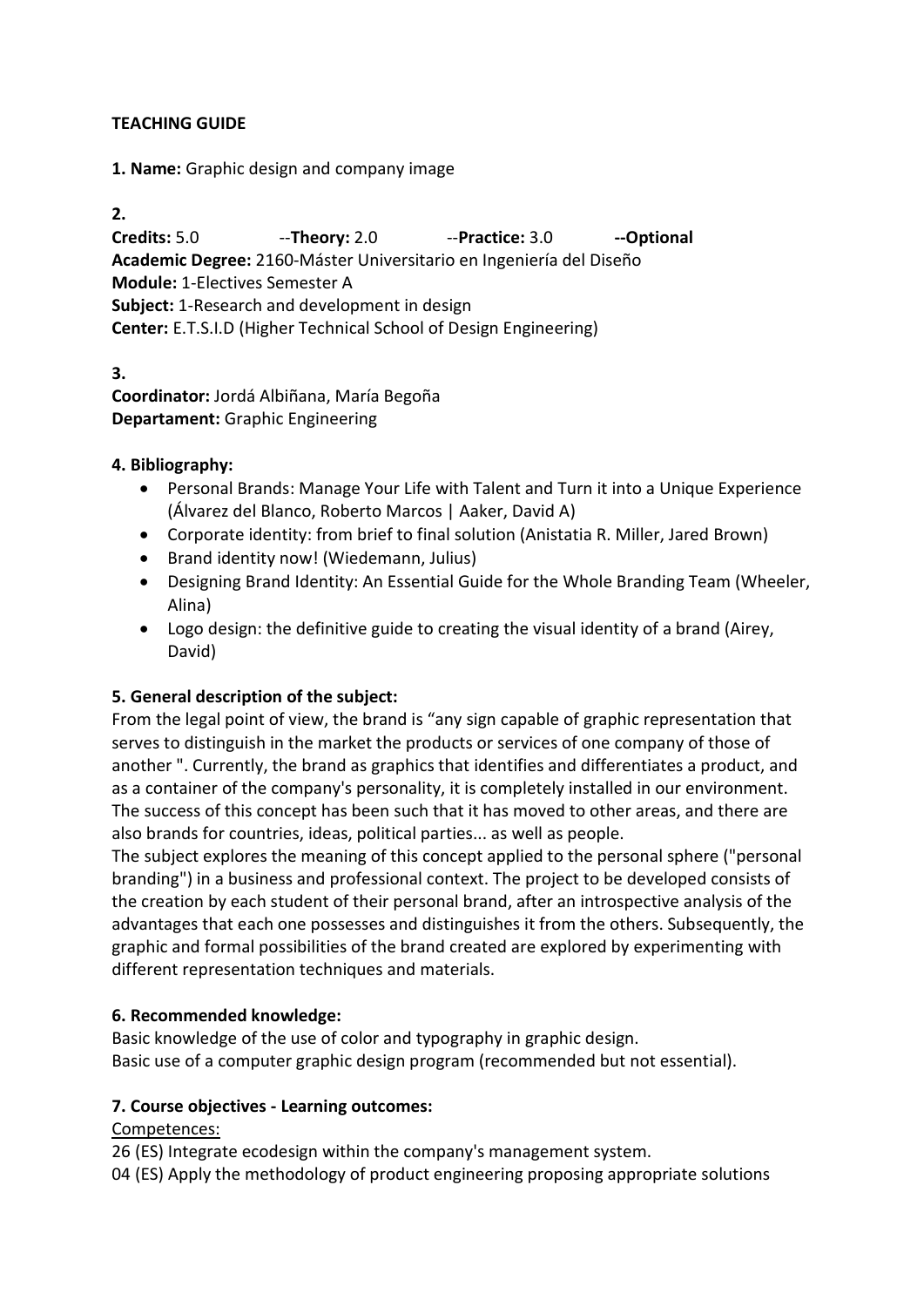from the industrial, technical and economic point of view.

#### Cross-cutting competences:

- (05) Design and project
	- Activities carried out related to the acquisition of competition
		- Project
	- Detailed description of the activities
		- Personal branding project
	- Evaluation criteria
		- Report writing: project report.

## (08) Effective communication

- Activities carried out related to the acquisition of competition
	- Oral presentations, Written works
- Detailed description of the activities
	- Oral presentation and written work to present the project carried out
- Evaluation criteria
	- Oral presentation, Written reports

# 8. Teaching units:

- 1. Personal Branding
- 2. The personal graphic brand: name, logo and symbol.
- 3. Development of a personal brand project:
	- 3.1. Briefing for personal brand.
	- 3.2. Analysis of the competition.
	- 3.3. Brand concept.
	- 3.4. First sketches.
	- 3.5. Final choice.
	- 3.6. Brand applications.

## 9. Teaching-learning method:

| TU                 | CT.   | I P   | EVA  | <b>FFW</b> | <b>NCW</b> | <b>TOTAL HOURS</b> |
|--------------------|-------|-------|------|------------|------------|--------------------|
|                    | 3.00  | 1.00  | 0.50 | 4.50       | 6.00       | 10.50              |
| $\mathcal{P}$      | 3.00  | 6.00  | 1.00 | 10.00      | -9.00      | 19.00              |
| 3                  | 14.00 | 23.00 | 4.00 | 41.00      | 57.00      | 98.00              |
| <b>TOTAL HOURS</b> | 20.00 | 30.00 | 5.50 | 55.50      | 72.00      | 127.50             |

TU: Teaching Unit. CT: Classroom Theory. LP: Laboratory Practice. EVA: Evaluation Activities. FFW: Face-to-face Work. NCW: No-contact work.

## 10. Evaluation:

(11) Observation: 3 acts, 30%

(09) Project: 2 acts, 70%

The final grade is obtained by the sum of the following evaluation systems:

- Project (2 evaluation acts). Weight: 70%.

- Observation - Class practices (3 acts of evaluation). Weight: 30%